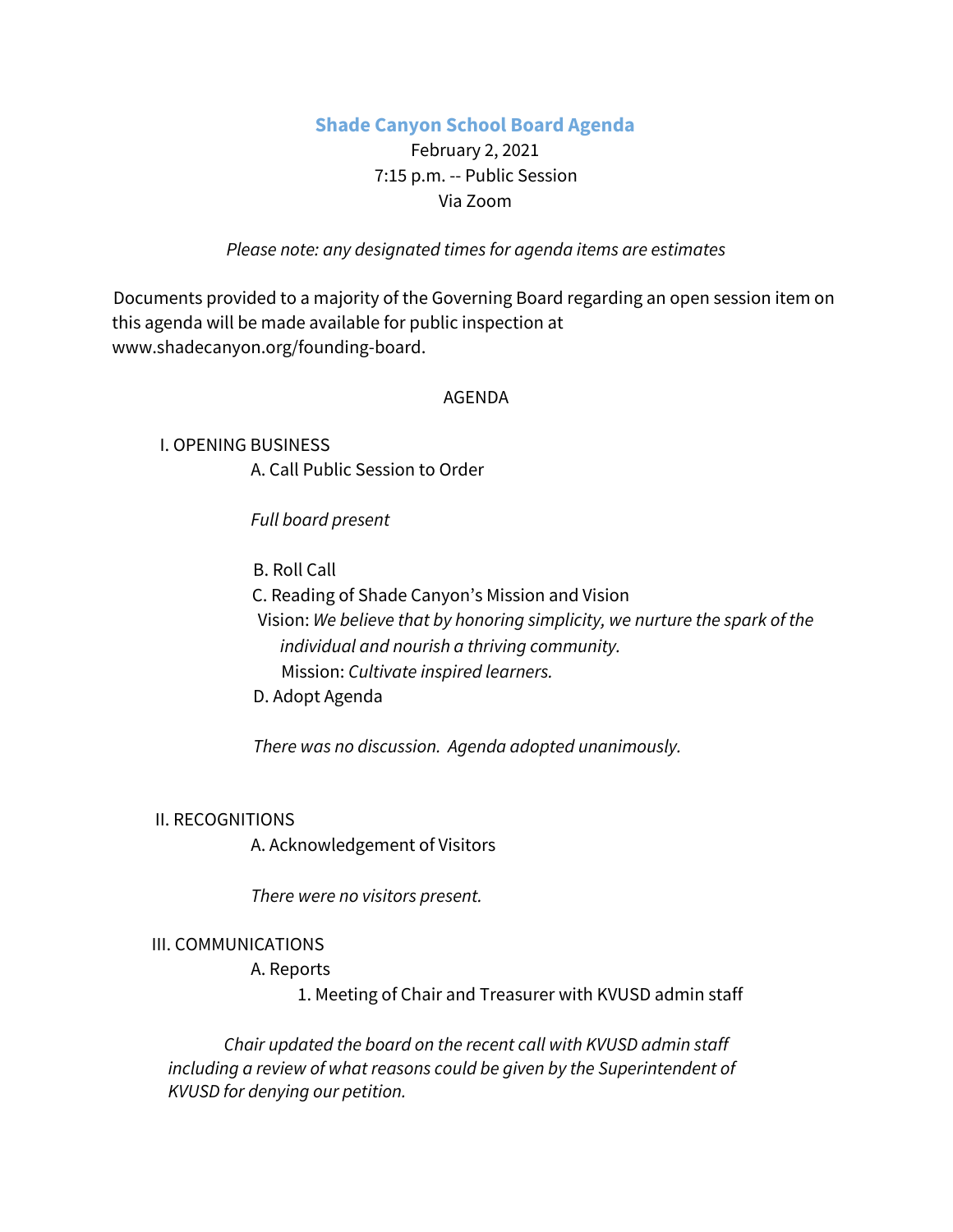# 2. Update on facilities search

*Chair updated on facilities search - we have Heidi Leontie helping to find facilities. Update on use of Yurts for classrooms - more research required.*

### B. Announcements

1. First donation received!

*Received \$500 from Anonymous donor.*

# IV. PUBLIC COMMENT PERIOD

Public comment on any item of interest to the public that is within the Board's jurisdiction will be heard. The Board may limit comments to no more than 3 minutes pursuant to Board policy. Public comment will also be allowed on each specific agenda item prior to Board action thereon.

# V. CONSENT CALENDAR

A. Approve minutes of the board meeting held on January 20, 2021.

*Board approved the minutes from 1/20/21 No discussion*

# VI. OLD BUSINESS

A. DISCUSSION ITEM: Findings on vetting/interviewing/hiring process for interested potential employees; do need to pursue having an administrator on our petition? Correct info about one interested teacher

*Chair updated on current potential employees and updates on clarifying the hiring process and roles.*

### VII. NEW BUSINESS

A. ACTION ITEM: Discussion and possible approval of new target grades to open school with: TK-1, TK-2, or TK-3 (Review DMS budget projections)

*Chair updated on budget goals, based on TK1-3. Nancy moved to follow recommendation and Gina seconded the motion. Board discussed the pros and cons of this. The motion was modified to be stated that the goal for opening the school with the goal of TK-3 grades conditional on being able to recruit an average*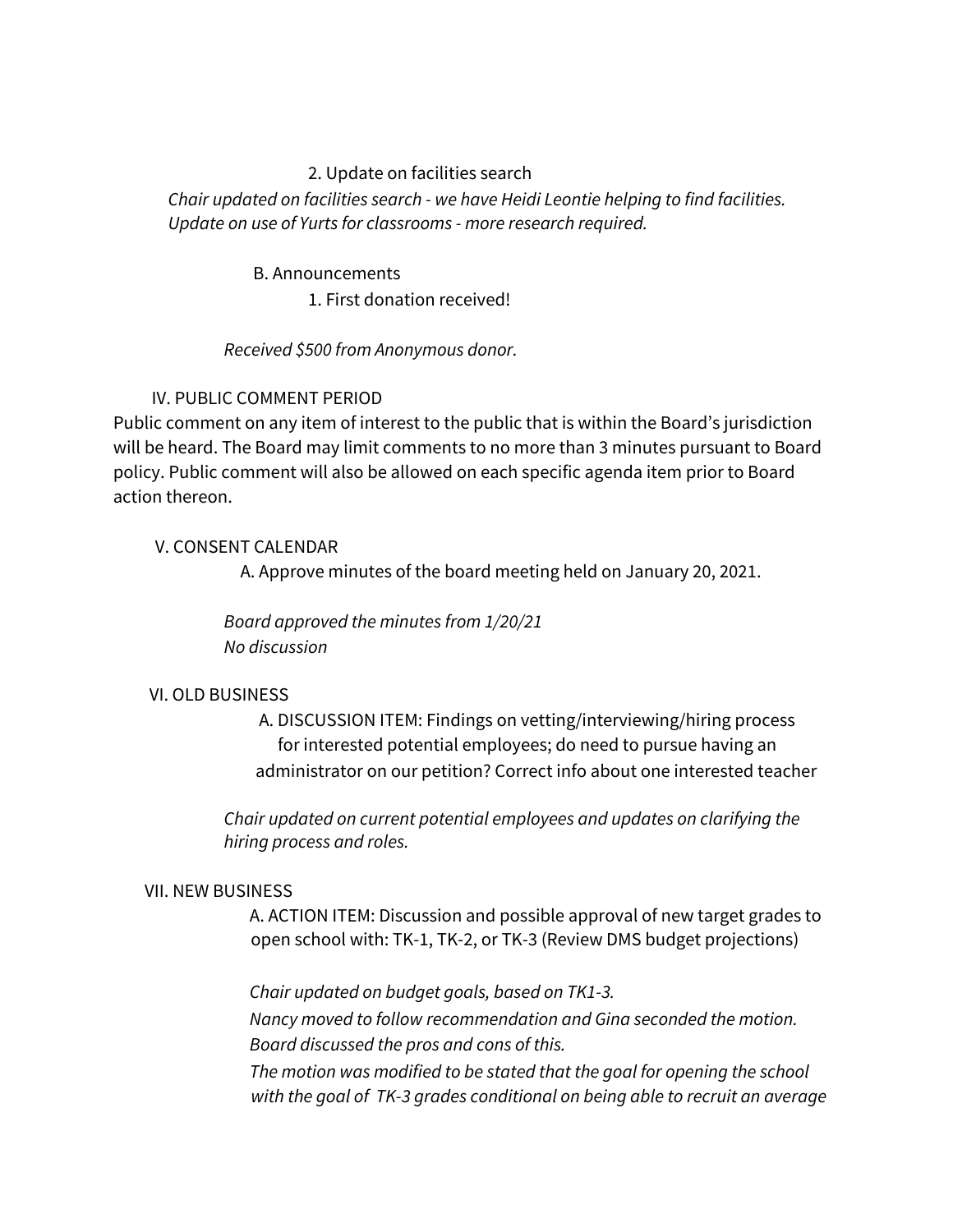*of 80 students total for the grades. Motion has been moved, seconded and discussed. Board unanimously voted to approve.*

B. ACTION ITEM: Discussion and possible approval of grade looping structure of 1-5 and 6-8.

*Board discussed this item.*

*Nancy moved to keep language in petition flexible so that exact looping structure can be created as the school grows. Savannah seconded the motion.*

*Board unanimously voted to approve.*

*Board was updated on*

C. ACTION ITEM: Discussion and possible approval of draft 2022-23 school calendar

*Board discussed the draft school calendar created by Morgan. No final decision is required at this time - calendar can remain "Draft." Board asked to be shown a calendar that mirrored KVUSD's calendar.*

*Savannah moved to table for now. Melinda seconded the motion. Board approved.*

D. ACTION ITEM: Discussion and possible approval of sending Chair and Treasurer to CCSA Virtual Developer Summit and Member Conference

*This item will be removed from the agenda - no action needed.*

#### VIII. ADVANCE PLANNING

A. Next meeting date:

*Board discussed dates and agreed Tuesday February 16th 7:15pm*

B. Further out meeting dates (make regular, or keep special?) C. Suggested Future Agenda Items.